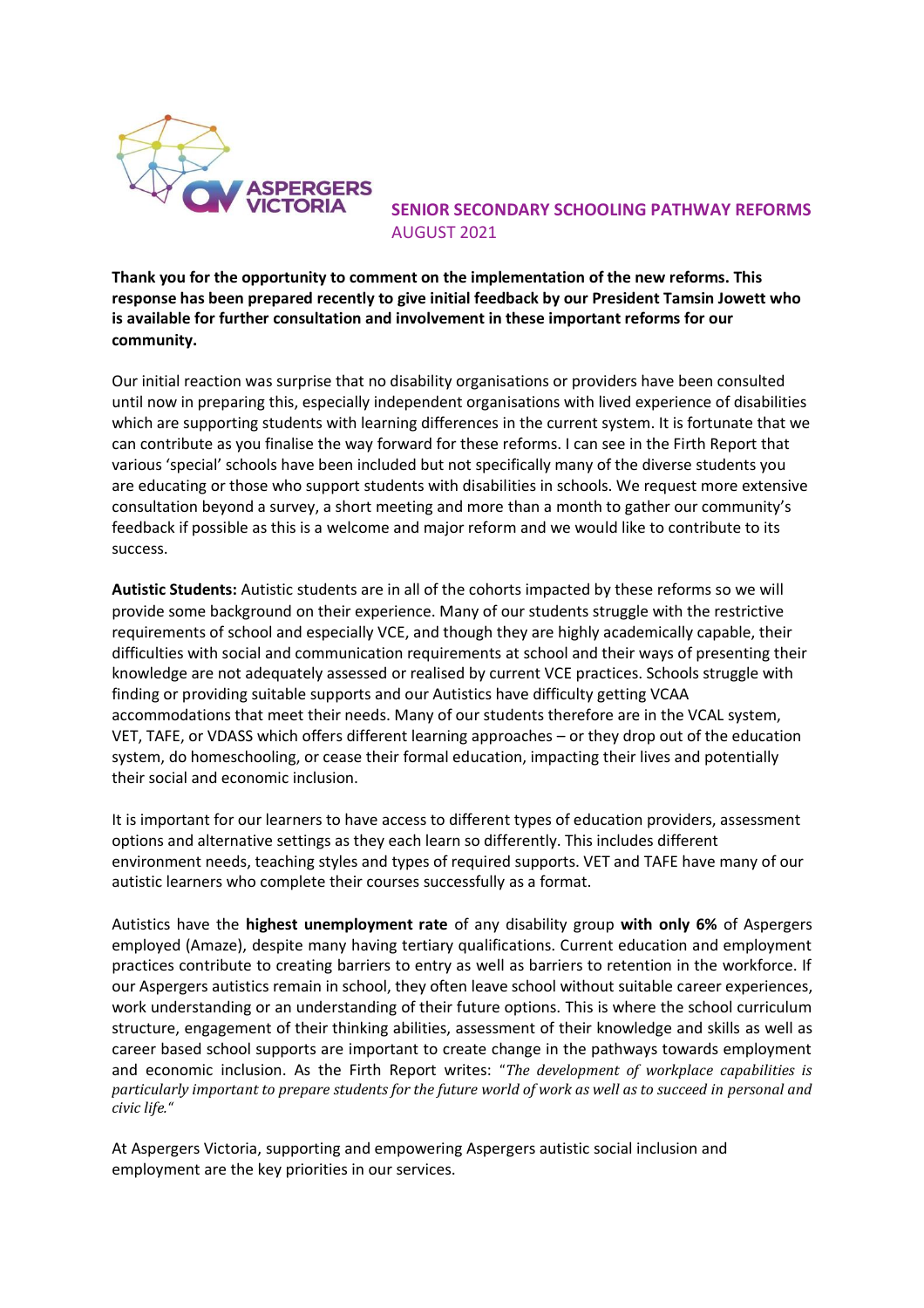**More research about different learners' specific needs:** This Firth Report and the materials reveal a lack of research information on the implication of these pathway and assessment changes for autistic students and with their hidden learning differences in the proposed VCAL/VCE assessment system and specialist learning needs going forward – there is no specific mention about this and impacts on them of these changes. We would recommend more research is required into this aspect of the changes.

**VCAL benefits retained & funded:** There are definitely aspects of VCAL outlined in the report which we would like to retain, including the competency-based assessments approach and funded wraparound support. However, as the Firth Report (the Report) outlines, the reputation of VCAL needs specific review and improvement,gGiven research from the Foundation of Young Australians and other economic research shows how having hands-on learning approaches to work experience will be critical to career success in the Future of Work. "Access to wraparound support" sounds ideal but recent funding reductions have not enabled this in practice, which means that funding for that would need to be supported (see below). The Foundation Pathways Certificate option will need specific reputation building as well, and this will ensure our students are not pushed into that pathway as simply being an easier option for schools than supporting autistic students' learning challenges.

**School as a vocational pathway for all students:** Career knowledge needs to be built into the curriculum for all students starting far earlier than year 10 so they all realise the relevance of school to their future. These reforms move us towards that, which is welcome. Many autistics don't generalise their learning at school as relevant to their future and hence drop out with a lack of realisation of the resulting pathway. Vocational competencies need to be included in the secondary schooling curriculum more explicitly much earlier than year 10, and with that earlier understanding of their VCE/VCAL pathway options. As the Firth Report mentions:

"Research shows that as well as developing critical skills for life and work, work-based learning is linked to increased school completion rates, better employment prospects and higher wages. In addition to being interesting and valuable for students, work-based learning complements other learning (Dommers et al., 2017). Industry exposure provides young people with a realistic understanding of their potential career pathway (Brooks et al., 1995; Klatt et al., 2016) and improves access to labour markets in which work experience is often a prerequisite for many jobs (Committee for Economic Development of Australia [CEDA], 2016). That work-related learning is a key strength of VCAL, has also been corroborated in stakeholder consultations:

## *Another key strength of vocational and applied learning is access to on-the-job experience and industry exposure. Students gain an insight into potential career pathways, while learning practical skills that they can apply to future studies, training or work."* (VCOSS submission)

This project needs more recognition that all students including those with learning differences are on a vocational learning pathway in reality: school is just the start. However, many of those with disabilities are made to feel that they are on a different, lesser pathway to the rest of the student cohort. They often miss out on opportunities such as work experience due to lack of suitable supports and understanding of their needs, especially their vocational needs. As the Firth Report mentions:

## *"...VCE which is instead believed to help progress children to a university entrance score via theory- based learning and not preparing them for life after study. Di Marzio et al. (2020, p. 7)*

**VCAA assessment & reasonable adjustments:** Our students need far more clear and fair processes in the new approach to allow them to access VCAA reasonable adjustments to recognise their learning and in their assessments. At the moment, students must prove need beyond providing confirmation of a diagnosis and other allied health reports to VCAA. This is detrimental to keeping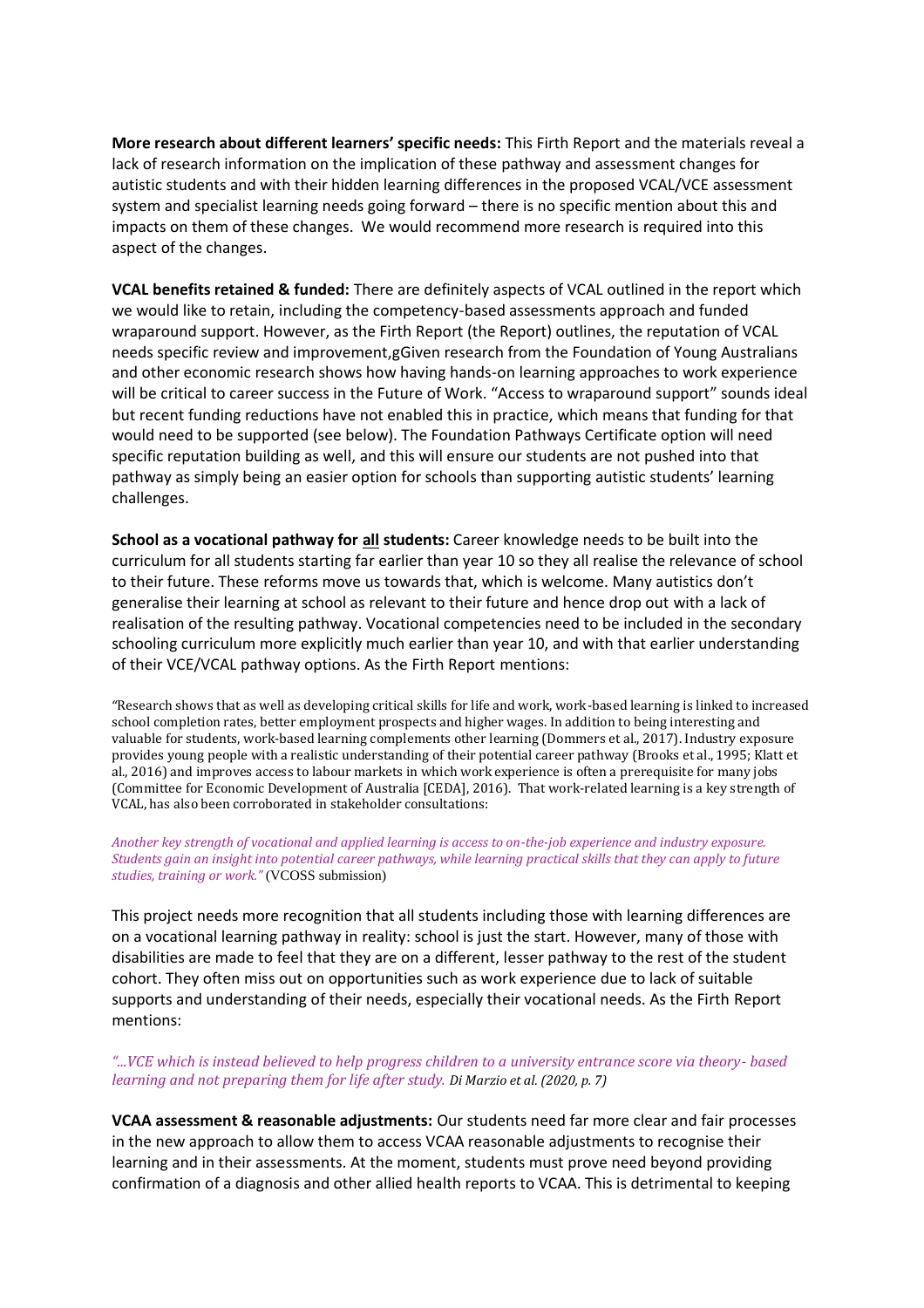them engaged in VCE and school, and they often don't receive the supports required. The process for this needs serious review as more and more students are struggling with the assessment processes, especially for VCE, and often move to VCAL for this reason. VCAA also needs to introduce KPIs and accountability in how this can be managed to keep students engaged and learning.

## **Specific Feedback to AV from VCE/VCAL Teachers:**

- o don't have a separate name/stream within VCE (don't label it VCE Vocational Specialisation). Just have everyone do VCE, then have them select their units (if they are vocational units then they wont get an ATAR and if they are academic units then they will)
- $\circ$  If a separate stream name is absolutely necessary then remove the context of 'special' from the name and replace it with VCE Vocational or VCE Industry, etc.
- o ensure mandatory units in each year level
- $\circ$  ensure there is a great deal of flexibilty within the delivery and reasonable adjustments are made more accessible than they are currently
- $\circ$  don't have any scored assessment for Vocational Unit, or rankings it will defeat the purpose of having vocational study (which is competency based - you can or you can't do something). Having a ranking such as poor, good, excellent is against everything that Vocational study is. It is up to the teacher to assess at the appropriate level and individualise where needed, to ensure the student is able to and if necessary challenge them with further learning.

**Communicate VCE length options:** VCE already can be completed over several years - more than just years 11 and 12 that many schools offer, with VCE units 3&4 over two or more years. This Report does not capture that and it is not communicated by schools or the education system to those who learn differently, and this is something we often advise unaware VCE families. This is a great option that really assists our learners to complete VCE in their own time and with less stress. There have been suggestions that a Year 13 could be an option that is more understood. This is an opportunity to build that communication.

**Community vocational understanding through schools:** Schools and their surrounding communities need more communication to all students to build parent understanding about the **New Work Reality**, which is currently rarely discussed or provided in specific learning before year 10. Schools need to be part of the communication campaign to build parent/guardian career understanding and supports, especially for parents of those with learning challenges.

**Teacher education improvements :** We are pleased the government is investing in more teachers gaining the Graduate Certificate in Career Education and Development. We need these teachers to be tasked to:

- to liaise with the disability supports in the school to ensure autistic students are supported better towards careers with suitable adjustments
- to be tasked with regularly clearly communicating to the whole school how these workforce changes may impact students' future careers
- regularly update this for teachers, students and especially parents
- use strength approaches towards career options

This should be combined with their clear role of building understanding of the vocational supports and reasonable accommodations autistics require for employment. Could this be something that VCAA becomes responsible for measuring with these changes?

**Pathways to cater to spiky profiles:** Autistics often have a spiky profile of ability where they will have talent and high ability in one subject such as maths, but possibly below S level in English. The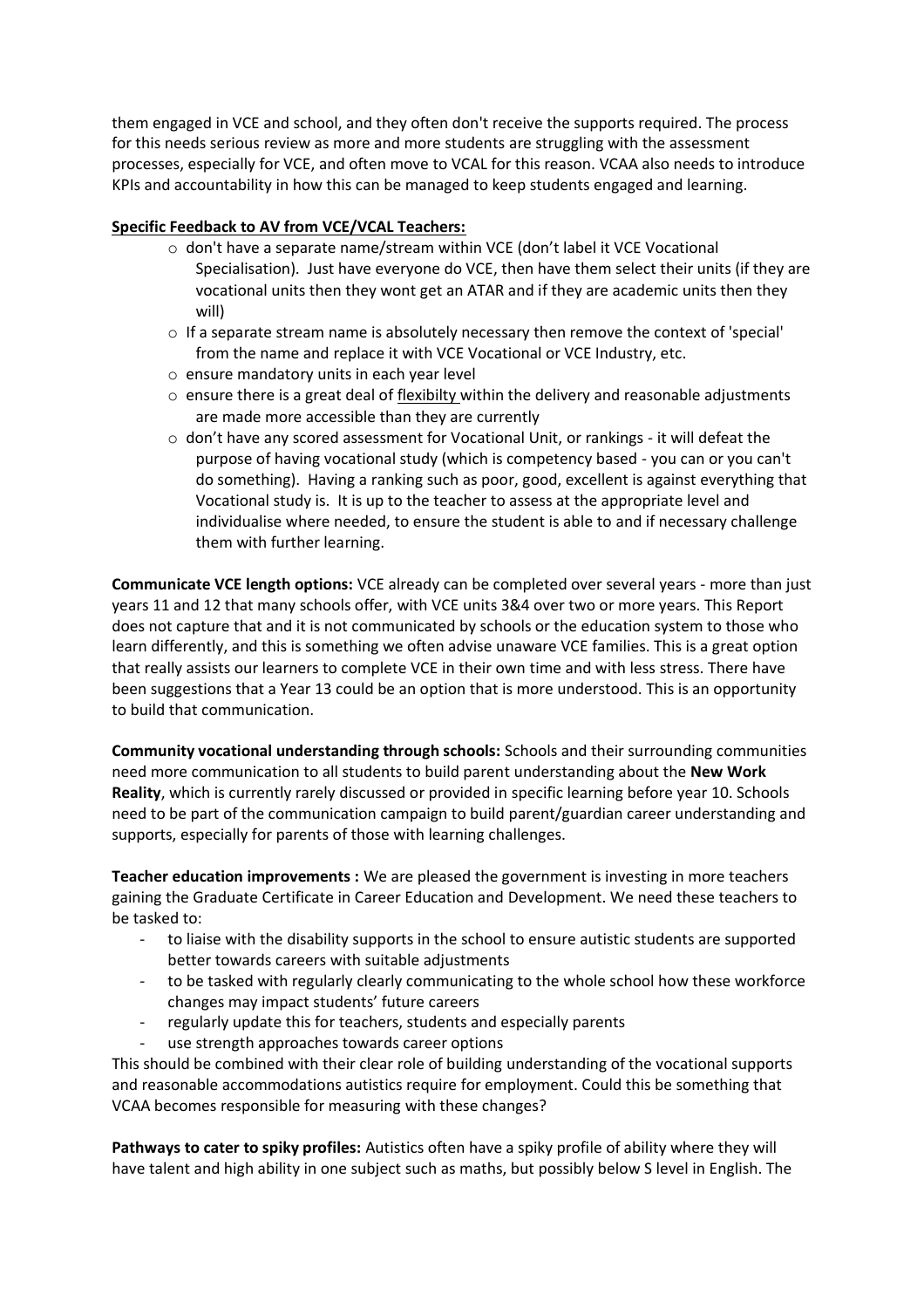new system needs to cater better for such variability in how it assesses our students competencies – many students without diagnosis also have similar profiles and challenges. How is this catered for in this new assessment process as it is not outlined?

**Student Driven:** These changes must be student driven and include the voice of those who learn differently and require adjustments. Majority of these students end up in VCAL and VET system and their specific learning needs in the new system are not discussed. There is mention of only one or two students being involved in the Firth Report– you need several co-design committees of current students students representing specific disabilities and learning needs to provide ongoing feedback as you develop this new curriculum.

**Social & emotional learning as competency:** The outline mentions two units of teamwork, communication and leadership as units. All three of these are key areas of learning difficulty for our learners being key challenges of autism, and current assessments for this creates student school stress and would have to be updated. Social and emotional skills are the most critical learning areas for school students, creating a basis for the rest of their approach to their lives, including for autistic students. The content of these units needs to ensure fellow students also have higher SEL and understanding of peer learning differences: this has been proven to support neurodivergent learners. This is a hidden part of the school curriculum that needs to be explicitly recognised, and this update gives us an opportunity to recognise this in these competencies schools are required to build that are also critical in the Future of Work– not just digital skills with literacy and numeracy. It is also a chance to assess how this part of the curriculum will be adjusted for those who communicate differently.

*'VCAL nurtures capabilities that are indispensable for a modern workforce. These capabilities include resilience, creativity, problem-solving and critical thinking. According to stakeholders, these capabilities are 'front and centre' in the Work Related Skills and Personal Development Skills strands, and VCAL 'enables young people to acquire "in-demand" technical, foundational and "soft" personal skills' (Brotherhood of St. Laurence, submission).'* 

**More alternative places to learn, not fewer:** The Firth Report recognises the importance of providing alternative approaches such as TAFE and possibly RTOs where many of our autistics thrive in learning. The overview has a short mention that it aims to cater for the many students who learn differently. Understanding of neurodivergence is only just starting to highlight the many ways students can learn and how important it is to cater to their individual learning styles to maintain their self confidence, engagement and progress. **VCE/VCAL focused schools are an option, and** having more schools such as Swinburne Secondary College that only focus on VCE and VCAL learning options would support many of our neurodivergent learners.

**Improved funding** is an issue across all the sectors involved and touched by these funding changes, especially if these changes are to include supports for the needs of neurodivergent learners. The mention of **'wraparound supports'** sounds wonderful, and we welcome a change towards simplification of our students' access to such supports in all schooling options. The recent Disability in Tafe Inquiry highlighted a lack of funding for their VCE/VCAL students support needs.

**Work experience supports for all students:** Research by the Foundation for Young Australians outlines how critical such employment experiences are for all students' future career success: whether VCE or VCAL. As an organisation that provides supports to ensure autistic students are provided work experience like other students, we recommend this aspect needs far more focus in practical VCE lead-in and VCAL experiences. Our students often miss out on work experience opportunities as schools are under-resourced and don't have suitable or relevant connections, or the ability to find or support suitable employer placements. Our learners need specialist supports like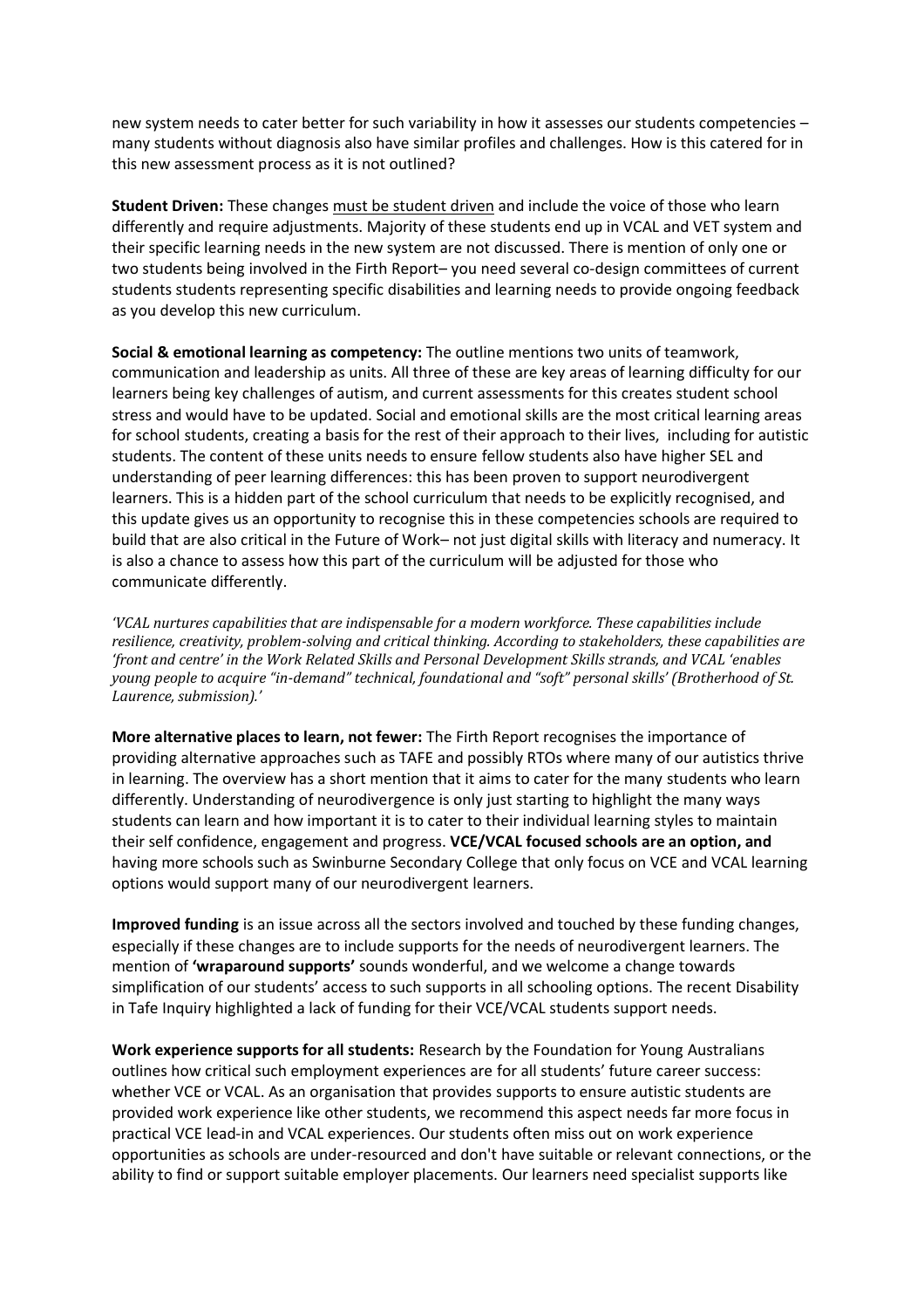our work readiness modules and coaching to complete placements, which are not necessarily costly but need specialist knowledge – disability organisations can provide this. With this, we all need more supports to gain employer engagement for these work placements as suggested in the Report – such as part of Tender awards and KPIs for government departments.

**Risk management supports:** To build the work experience and apprenticeship/VET pathways, both schools and industry will also need more resources and training in how to manage the risks of students in workplaces, including students with learning differences and disabilities. These include Working With Children Check requirements, insurances and more, which currently deters many schools as well as employers. The current supports are minimal and create a risk-averse mindset in both schools and employers to taking on students, especially neurodivergent students.

**Placement supports for autistic learners:** Currently schools have minimal resources to support employers with neurodivergent work experience students. Employers are also reluctant to take on such students without support. To avoid workplace neurodivergent student trauma, AV sees the need to provide employers with:

- training of staff and managers working with specific students
- coaching and support for neurodivergent students as needed
- support to career counsellors
- resources to support these (there are minimal available outside our specialist autistic resources)

**Introduce the 'Holistic Snapshot' of student's education**: The holistic snapshot of non-academic and academic achievement needs to be for all students including VCE and VCAL, including those who don't complete school. The Digital Education Passport is an excellent concept in the Report–which will need to recognise neurodivergent student achievements.

**VET champions initiative** sounds appropriate but we would need more detail about how this is assessed and how it includes our autistic student accomplishments, which may require a different approach to capture their strengths.

**Need for clear & transparent learning outcomes** to follow the student journey. Having the student learning Digital Education Passport could facilitate this concept of a life of learning and growth into adulthood. Our community are often life-long learners, which is not valued and recognised. This passport would also assist employers to understand the skills behind them. It will be critical for schools to have links in their funding and recognition linked to KPIs which include their teaching of VCE including vocational competency.

**Review VCE & blended learning models**: The mention of blended learning models is important to cater for many students' learning differences. VCE is currently heading towards a very limited learning model for those with learning differences and also needs review.

**Accountability of schools** mentioned in the Report for those who drop-out and transition supports to their next best option must be emphasised and need measures and accountability. This includes independent schools. It also needs to include schools which expel students, often for behaviours caused by school stress and bullying. The measurement and tracking of school performance on these supports could be reported for real transparency in all outcome reporting.

**Coaching:** There is no mention of the global move towards teachers becoming vocational coaches as part of their role in educating secondary students. This is especially the case for senior secondary students. All teachers need to have an understanding of the careers and world of work they are